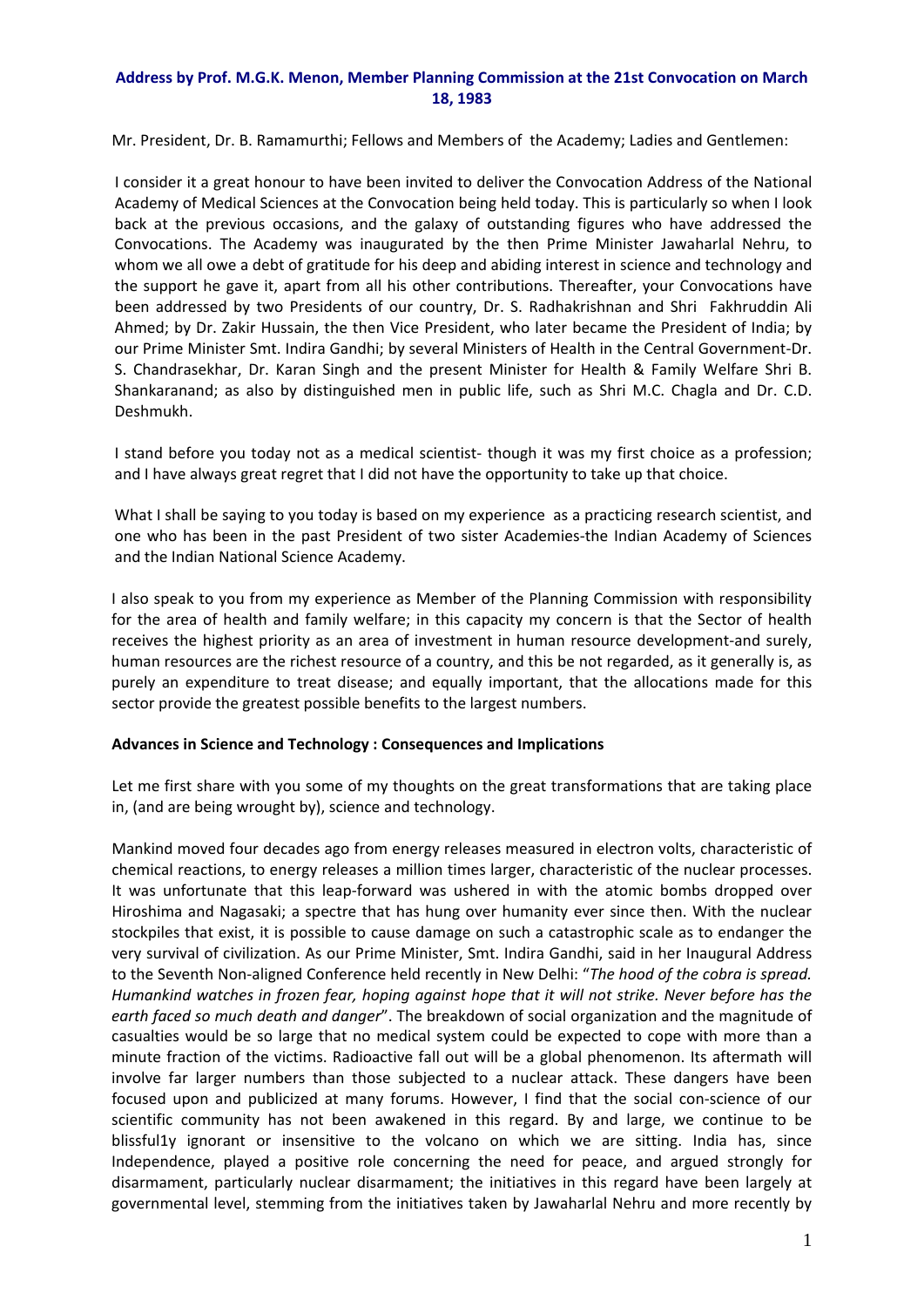Prime Minister Smt. Indira Gandhi. It is in my view very important to build greater awareness in India, and other developing countries, about these dangers of a nuclear holocaust; and the scientific community has a particularly important role to play in this.

We have seen in the past 25 years spectacular advances in the field of space technology; these have given rise to major capabilities in the areas of communications, remote sensing, meteorology, and broadcasting, which would enable developing countries like India, if one can properly manage these capabilities, to leap forward in many sectors such as agriculture, forestry, climatology and weather prediction, disaster warning, natural resources survey, education, national integration, and so on.

We have made a good start in this field; and must realize the capabilities that have come into existence must be seized if we are to make rapid advance rather than progress along the beaten track.

Over the past few decades electronics, has become all-pervasive, particularly through discoveries in solid state electronics, and their applications in the fields of computers, communications and consumer electronics. We live today in what is often referred to as "*Information Age*".

Instrumentation is assuming increasing importance in scientific research, in industry and indeed many aspects of daily life. This is particularly so with the advent of a whole host of new transducers, and capabilities in microelectronics and microprocessors, which have opened up new areas of measurement and converted most instruments into "*smart instruments*". This can be seen in the host of new capabilities now becoming available to medical science.

An illustration of the nature of the great transformation that has been brought about through computing capabilities is the area of computer‐aided tomography. In this, the powerful physical technique of x‐rays, which had earlier existed, was married to computing capabilities in a special manner, to look for phenomena in the brain which would otherwise not be discernible. The CATSCAN is now a technique in regular use, of great value.

In general, the consequences of the present developments in the field of computing are beyond our imagination; I can only state that we can now ask questions of a complexity that would have been out of question even five years ago. An interesting aspect of this field is the availability of the young to come rapidly and easily to terms with these capabilities.

There are many other areas where important advances have been taking place. Great discoveries continue to be made in out understanding of the microstructure of matter, and the fields and forces that are concerned; this is the area which has been of interest to me in my research. Our knowledge and understanding of the macrocosom that surrounds us, the universe, and the myriads of fascinating objects and phenomene seen in it has greatly moved forward. In the field of chemistry the range of contemporary interest is very wide; spectacular developments have taken place, often based on powerful new sophisticated methods of analyses and through the use of computers. We have innumerable common place items where scientific discovery and application have resulted in artefacts that are now part of daily life and have transformed the world around us in radical fashion.

From what I have briefly said, it is clear that spectacular advances are taking place, on a wide variety of fronts, some with great hope of a bright future, others holding the spectre of total destruction, and yet others where the future cannot be properly judged.

And yet there is one area of advance that I have not yet referred to, of great significance for humankind, and of particular relevance to you; the discoveries, in life sciences, which lead many to believe that this is the Age of Biology. Man has, in recent decades, probed deep to understand the living state at molecular and cellular levels. Biotechnologies born of this understanding hold great promise, and are poised for development, as was atomic energy in 1945, or space technology in 1957.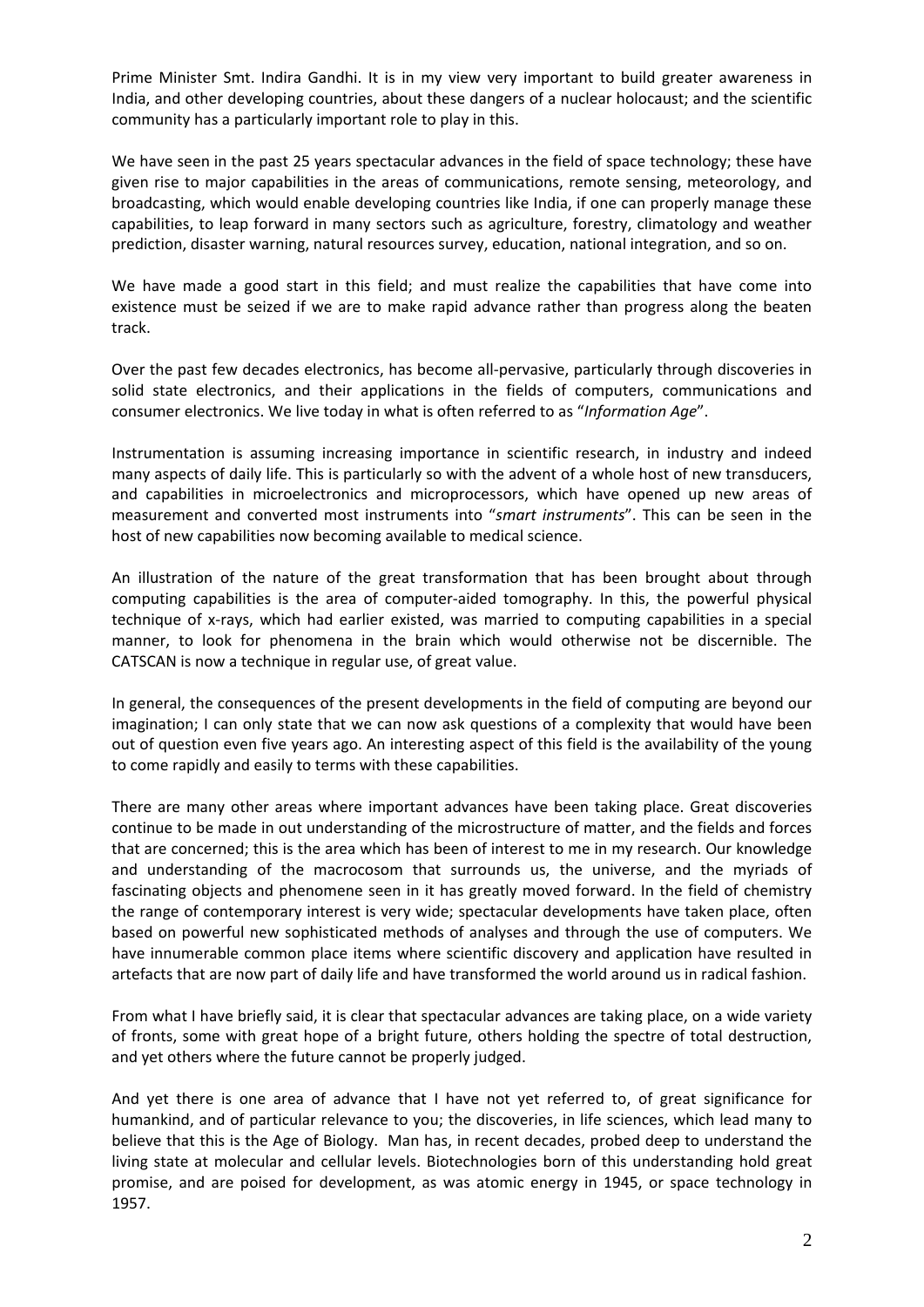Homi Bhabha was quick to appreciate the potential in the field of nuclear energy; and embarked on a major national programme to ensure that India could achieve self-reliance, and derive the fullest benefits from these advances. Vikram Sarabhai equally envisioned the potential of the space age for a country like India to leap forward into the future.

It is the promises of the new biotechnologies that led the Government of India to set up the National Biotechnology Board, with the hope that activities over a wide spectrum, on a multi‐institutional and multi-agency basis will be initiated, so that India can be ready in terms of manpower and competence, as well as infrastructure and production facilities, to utilize the unfolding potential of this field in the many areas of agriculture, health and industry.

It would be of interest for a group such as this to recall the transformation that has taken place in this field in just a matter of a few years. After the Second World War there were major developments in studies relating to complex biological molecules. Structures of hemoglobin, Vitamin B-12, insulin, collagen, etc were determined, using the tools available from physics and chemistry, principally x‐ray crystallography. A milestone discovery related to the structure of DNA and the genetic code. Whilst exciting work continued for almost two decades at regular laboratory level, with a stream of understanding pouring out, it was during the late 1970s that techniques became available for rapid analysis of complicated bio‐molecules. By 1978, a computer "*protein atlas*" had been written, containing the amino-acid sequence of more than 500 proteins. Soon afterwards it became possible for a scientist to determine the sequences of 200 amino‐acids in a single day and to determine the sequence of 1000 of the nucleotides which form DNA in one week. The first gene was synthesized in 1964, but it is only during 1978‐79 that it became possible partially to synthesize the genes responsible for the production of insulin and the human growth hormone. This became possible with the discovery of enzymes capable of cutting DNA at precise sites, of enzymes capable of sealing the loose ends, and of those which could synthesize DNA from messenger RNA. In 1979 it took two years to synthesize a gene with 120 nucleotides and by 1981 the same job could be done by a machine in three days.

There are many exciting implications of this work: the synthesis of insulin, somatostatin and human growth hormone; of interferon which could be of significance as an anti-viral and anti-tumour agent; production of chemicals potentially suitable as vaccines, for example against the hepatitis B virus, and a protein characteristic of one of the foot-and mouth viruses etc. These techniques could result in production of essentially pure products, free from toxic effects, reducing long and costly toxicity tests. These techniques should enable small quantities of the DNA or the RNA of an invading virus to be isolated, mapped, sequenced and replicated. In agriculture it may be possible to transfer nitrogen‐fixing genes of certain bacteria to certain plants, as also transfer to a number of different crops specific genes responsible for improved yield or pest resistance; and there are many other applications in industry.

I have mentioned all this only because I am convinced of the great potential inherent in these new developments. It is vital that our scientific community become increasingly aware of this potential and rise to the occasion to take the fullest advantage of this.

## **Role of the Academy**

May I now speak to you briefly on the role of the Academy, as I see it? Here we have to recognise that medical education is imparted through various medical colleges, and degrees given by universities. One has professional bodies, like the Indian Medical Council which is concerned with quality, certification, etc. Medicine is also practiced individually or in hospitals. The latter come under the management of the Central and State Governments or various autonomous public or private bodies. In addition there is an increasing amount of medical research that is being embarked upon. One of the principal vehicles for this today is the Indian Council of Medical Research; in addition, there is medical research carried out under various other auspices. May I point out that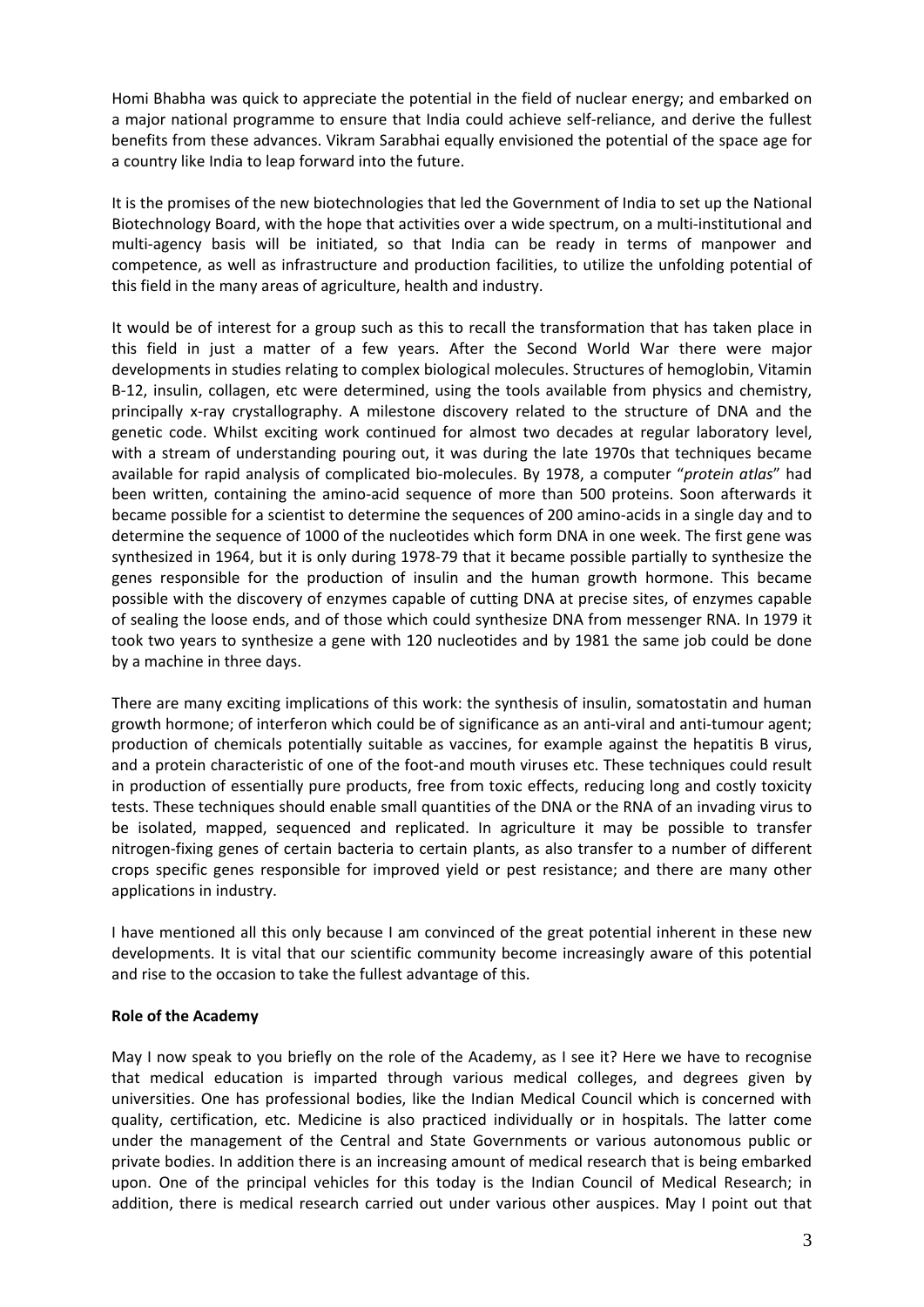Government, recognizing the great importance of medical research has, in the 6th Five Year Plan, increased significantly the allocation under this head.

In this framework, where does a body, such as the Academy, fit? It does not have large resources for running hospitals or providing medical facilities. It does not undertake educational activities; nor is it a research or grant‐giving institution. Its role, in my view, should be to bring about a coherence in the leadership levels of the medical community: to ensure that the spirit of science and the scien‐ tific‐method prevails, with the possibilities for honest, objective and unbiased dialogue and criticism. It must provide for standards of excellence; and it was Jawaharlal Nehru, who, in his inaugural address, emphasized that "quality should be absolutely first class". This was emphasized again by Dr. Radhakrishnan in his convocation address. In my view, there can be no compromise with the concept of excellence, and of quality, for an Academy. Excellence does not mean elitism; nor does it mean that those practicing are separated from the rest of the community. Excellence represents an altitude which influences behavoiur, functioning and the approach taken to all aspects of work.

A further role of the Academy would be to promote interdisciplinary and inter‐institutional thinking, through organizing appropriate scientific sessions. In this, great benefit could clearly be derived through cooperative ventures, involving other academies in the country an aspect, which I had the privilege of discussing last year with your President, Dr. Ramamurthi, when I was President of Indian National Science Academy; and I hope this will progress rapidly.

I believe that an academy has a vital role to play in assisting and evaluating programmes in the sector of health and family welfare undertaken by Government, for which large sums of money have been allocated. It is important that the views of the medical community at the highest level, after careful objective consideration of these programmes, is brought to the attention of Government.

It is also my personal view that academic activities are best carried out under the auspices of academic bodies. It has been customary for professional bodies in other fields, such as in engineering and technology, in finance, commerce, etc. to conduct examinations and to certify professional quality. These academic responsibilities should not be undertaken by Government through whatever structures it sets up. Such activities should be clearly the responsibility of professional academic institutions.

This brings me to another thought which I would like to bring to your attention. A very large part of medical work is concerned with the actual treatment of diseases; this is the clinical side of medicine. It is a vital area for which I have the greatest respect. There is, however, a spectrum of non-clinical areas. Many of these are well recognized by the medical profession, such as the fields of pathology, bacteriology, microbiology, and so on. But there are the fields of mathematics, physics, chemistry, biophysics, biochemistry, electronics, etc., which in recent years have been the sources for many advances of significance to medicine. With the manner in which science and technology is advancing, barriers between these different disciplines are being rapidly broken up. Please recognize that there is an enormous amount of electronics and instrumentation now corning into medicine, as well as analytical techniques based on mathematics, physics, chemistry. Whereas, on a day-to-day basis, practitioners in the different disciplines may find it difficult to get together, it, is important that the more traditional medical practitioners recognize the importance and value of these related disciplines to the progress of medicine itself; and furthermore that bodies such as this Academy, foster inter-disciplinary activities to ensure the development of the field as a whole.

## **National Health Care and Delivery Systems**

We have a rich heritage in medicine going back to more than 2000 years. The philosophy and science of Ayurveda and the surgical skills, as enunciated by Charaka and Sushruta, stand testimony to a long and glorious tradition in the care of the health of our people. Traditionally, the Indian approach to health care has been of a holistic nature, and takes into consideration all aspects of human health and disease. Many of the indigenous ideas and technologies that exist should be carefully looked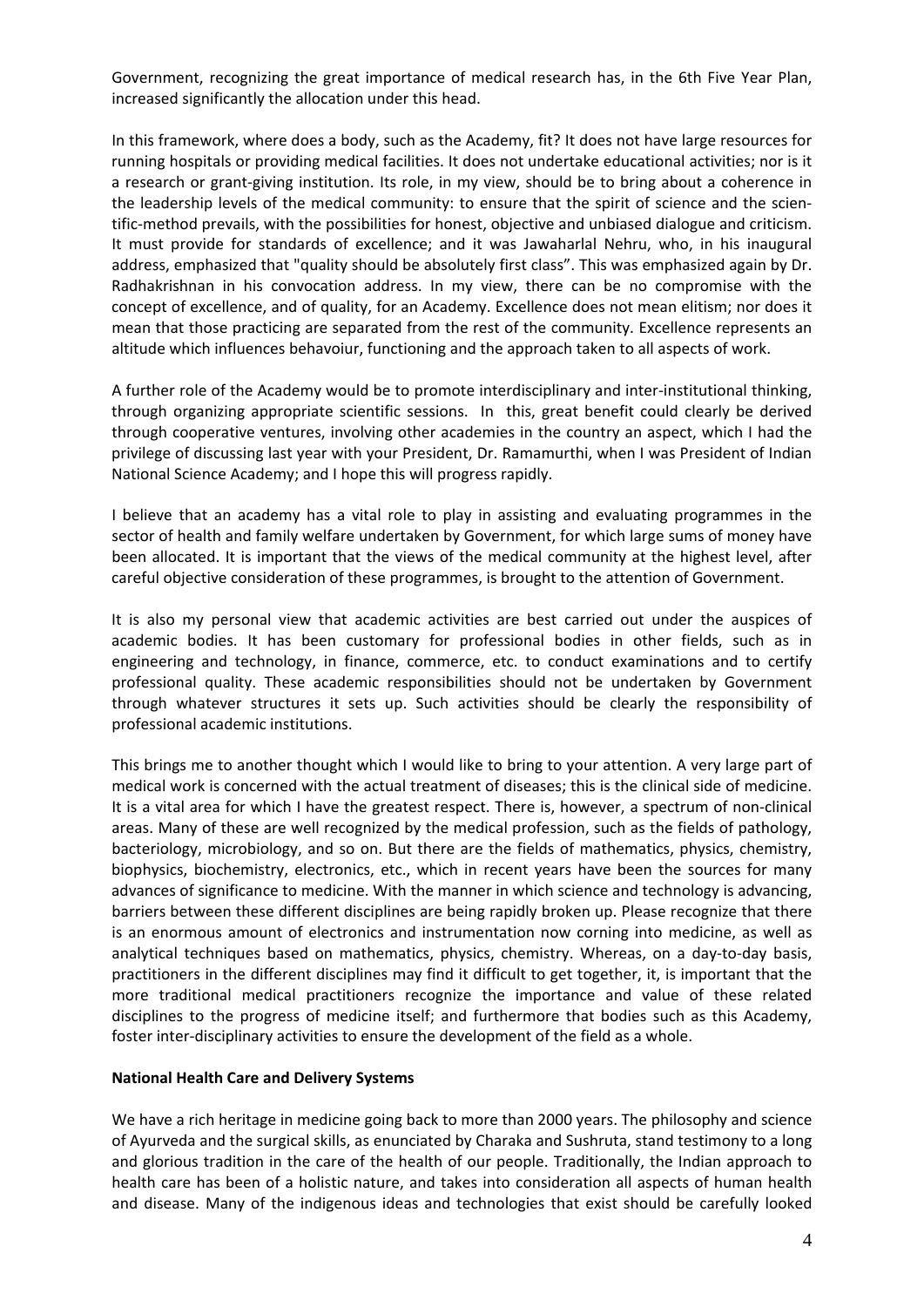into as they could well be fertile starting points for major new approaches. However, over the past few decades the holistic concept of medicine and medical care has been fragmented and the thrust is on treatment of disease as it appears, or prevention of diseases on a specific basis; the concept of health tends to be ignored. In recent years, elsewhere in the world, there has been healthy growth of what used to be called whole animal and whole plant biology-in contrast to the emphasis on molecular structure of living systems or what stems from the approach of a physicist to look at the smallest structure where precise details can be worked out. We need to understand complex biological functioning as a whole-and particularly the synergestic and catalytic elements in functioning. Academy can play a vital role in ensuring that medicine and medical care retains a comprehensive character. Health care, unless comprehensive in nature, will never be able to achieve the desired goals and prove to be too expensive.

To those who would decry our efforts in the field of medical care, I would like to present the following facts relating to our successes:

*We have been able to successfully wipe out the scourge of smallpox from our country; this has been the success of prophylaxis and of the health management system. Death rate, in the last 3 decades, has been reduced to half from about 30 per thousand in the early 50s to 14 per thousand today. We have been able to reduce infant mortality to 125 per thousand live births. Inspite of the reduction, we must accept that what we have is a very high infant* mortality rate and we have to reduce it further; we have set a goal for reducing it to 60 per *thousand by the turn of the century. Average expectancy of life has increased from 32 years in 1950 to about 54 years in 1983. Plague is no longer a problem. Malaria has been brought under control to a considerable extent, though there has been a resurgence in recent years, but no where near the earlier situation: Substantial indigenous capacity has been established for the production of drugs; though I am sorry that our policies have of late resulted is scarcity of drugs, increase imports of even the most basic ones, loss of markets abroad that our industry had captured, and slackening of tempo in our scientific thrust towards self‐ reliance and indigenization. A large infra‐structure of trained health manpower at various levels has been created and a vast network of health institutions has been built up.*

Inspite of such impressive progress, the health picture of the country today is a cause or serious concern, the mortality rates, particularly of children and women, are distressingly high. It is disheartening to note that more than a third of the total deaths occurred in children below the age of *5* years. The extent and severity of medical malnutrition is alarmingly high; and, in fact, has not shown much improvement. Hardly 10 per cent of our rural population has access to safe water supply and less than 2 per cent enjoy basic sanitation. Diseases of the gastrointestinal tract in infants and children, with other preventable communicable diseases, acting against a background of malnutrition, are the principal causes of high infant/child mortality. One fifth of the total blind population of the world is believed to be in India; the major causes are cataract, trachoma and other infections, and malnutrition. Diseases arising from poverty, ignorance, malnutrition and poor environmental sanitation are still highly prevalent.

The reasons for this situation are not far to seek. The wholesale adoption of the health care delivery systems, including of manpower development, based on the western models has proved inappropriate to the socio‐economic conditions existing in our country. There has been an excessive pursuit of the disease‐oriented and hospital‐based approach for the privileged few to the detriment of providing comprehensive health care constituting promotive, preventive, curative and rehabilitative services for the many. It is clear that there are formidable problems that we have to face in the health field in the country.

A serious dimension to the existing situation relates to the very high cost of medical treatment due to increase in the cost of drugs and hospitalization which makes medical care more and more beyond the reach of majority of our people! Some experts say that it costs Rs. 2 lakhs per bed, or even more, in a good modern hospital, exclusive of the cost of land. This would mean a capital outlay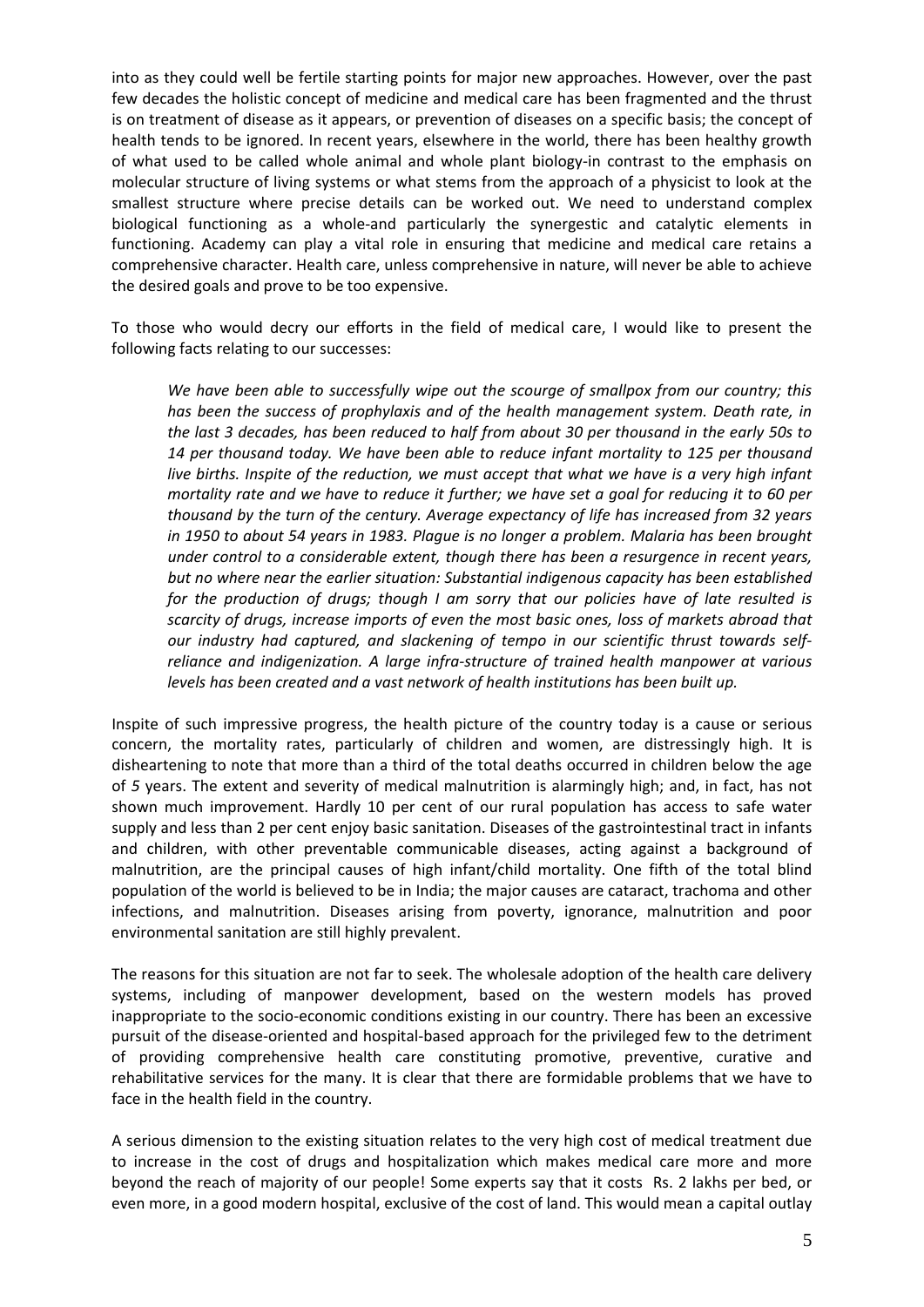of Rs. 28,000 crores on a minimum national basis. Should our hospitals be so expensive? There are solutions to all problems. The solution to this problem will lie in our effort to create conditions which could decrease the necessity for prolonged hospitalization and drug administration. The domiciliary treatment of tuberculosis was a step in this direction. Promotive and preventive health care programmes will go a long way to solve this problem. This calls for an integration of preventive, promotive and curative health services at all levels of health care. I call upon the medical profession to apply its mind on urgent basis to a cheaper health delivery system. We today have all our resources going into cement concrete, steel, aluminium, glass, expensive drugs, with the problems compounded by poor management. Often one sees the equivalent of the saying in Malyalam: We observe Onam (a festival) when we have, or Ekadashi (a fast) when we don't;" but please remember that there is a middle way also.

The health programmes in our country, by and large, have failed to involve the people actively to build a self-reliant community. On the other hand, the system has tended to enhance dependency, and weaken the community's capacity to cope with its own problems. A cultural gap exists between the health personnel and the people. I most earnestly plead to the Members and Fellows of the National Academy of Medical Sciences to strive to the maximum to plug this cultural gap and develop a relationship of partnership with the people in actively involving them to solve their problems. To my mind, the cherished dream of achieving and attaining the "*Health for All*" by the year 2000 A.D. cannot be achieved without the active cooperation and support of the community.

We have set a goal for overselves to reduce the birth rater from the existing about 32 per thousand to 21 per thousand before the turn of the century. We are also planning to reduce the net reproduction rate to one by the same time. This would require that 60% of our eligible couples would be using effective fertility control measures. The present effective couple protection rate in the country is about 23.7. By the end of the Sixth Five‐Year Plan, we must raise it to 36% : this would require a colossal commitment on the part of all of us, particularly on the health profession of which you are the luminaries. We need to work on biomedical as well as biosocial aspects of research for population stabilization. I hope that the Fellows and Members of the National Academy of Medical Sciences as an institution would leave no stone unturned to propagate the concept of a small size family norm in this country.

There are many reasons why medical research in India should be supported strongly. Firstly, as in the case of all research, it provides challenges to test the keenest of minds; it is one of the most decisive methods to establish excellence. The second feature is that the genetic stock and societal patterns over long periods of time provide relatively undisturbed samples of population with defined characteristics in many cases. In the tropical environment, the range of living systems encountered is of far greater diversity than in the temperate climates. Great opportunities exist for research on problems in the immediate environment.

Research of high quality had been conducted in this country, not all of it is well known or well publicized. To cite only a few examples: of those not now in our midst, there was the brilliant work of Upendra Brahamchari on Kala Azar and of Rostum Vakil on Rauwolfia Serpentina; amongst those still working, we have G.N. Ramachandran, who discovered the triple helical structure of collagen, Avtar Paintal, who has done distinguished work on cardiopulmonary physiology and J. Receptors, and Salimuzzaman Siddiqi now in Pakistan who did the earliest work on the chemistry of rauwolfia. These are only names for illustration, but we have many more. We need to create a sense of unity of our community, with the achievement of one being a source of pride for all of us.

What we have not yet been able to do is to carry through our researches to a determined logical conclusion; nor expand it in ever‐expanding waves, building on our Guru‐Shishya traditions, to create centres and schools of excellence. Many of our efforts have also not been incorporated into programmes to better the health care delivery in this country. We need to establish close linkages between workers carrying out research in laboratories in many disciplines, clinical research workers those who are concerned with field and extension work, as also with large scale facilities such as